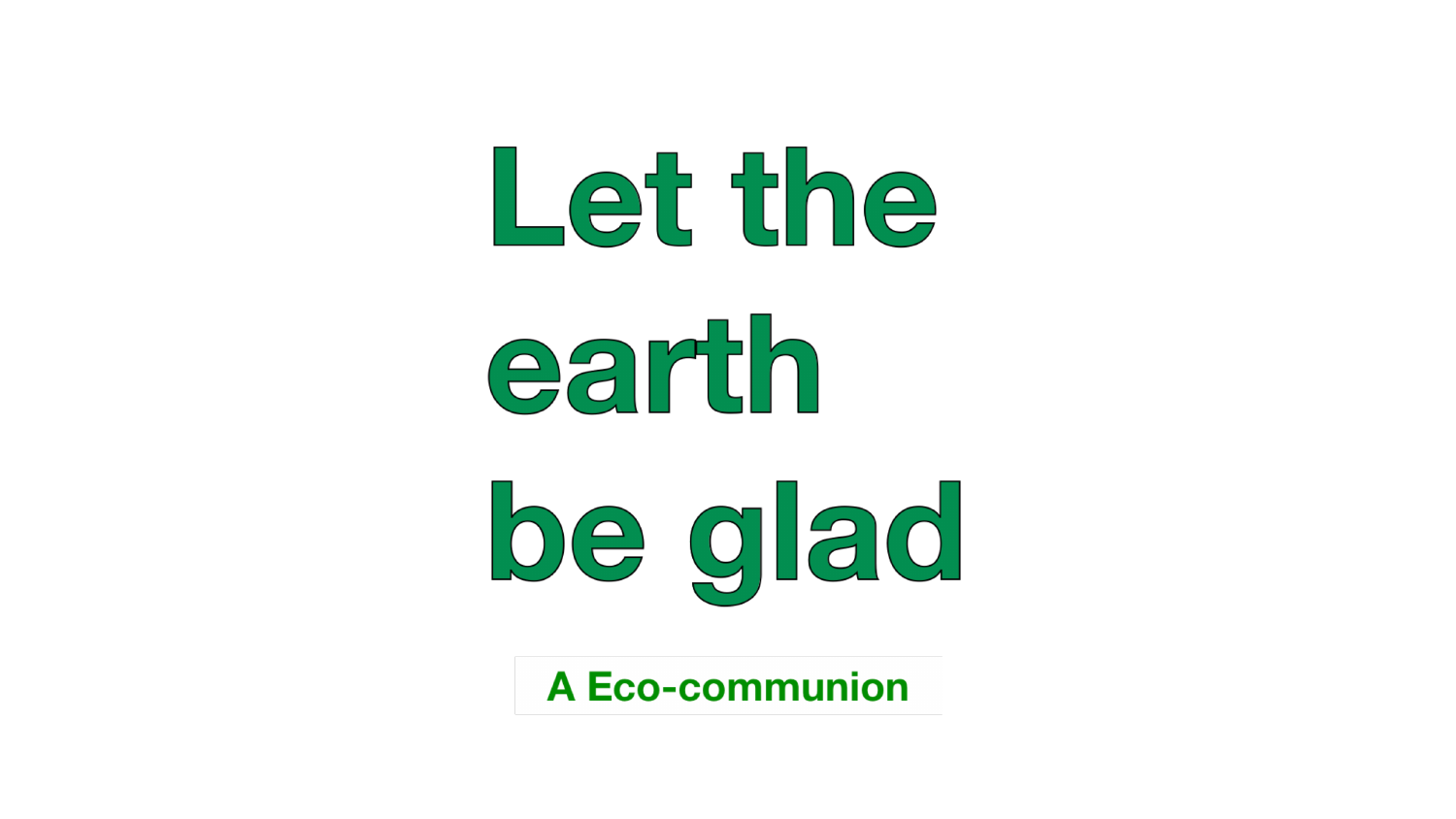Let the heavens rejoice, let the earth be glad; **let the sea resound, and all that is in it.** Let the fields be jubilant, and everything in them; **let all the trees of the forest sing for joy.**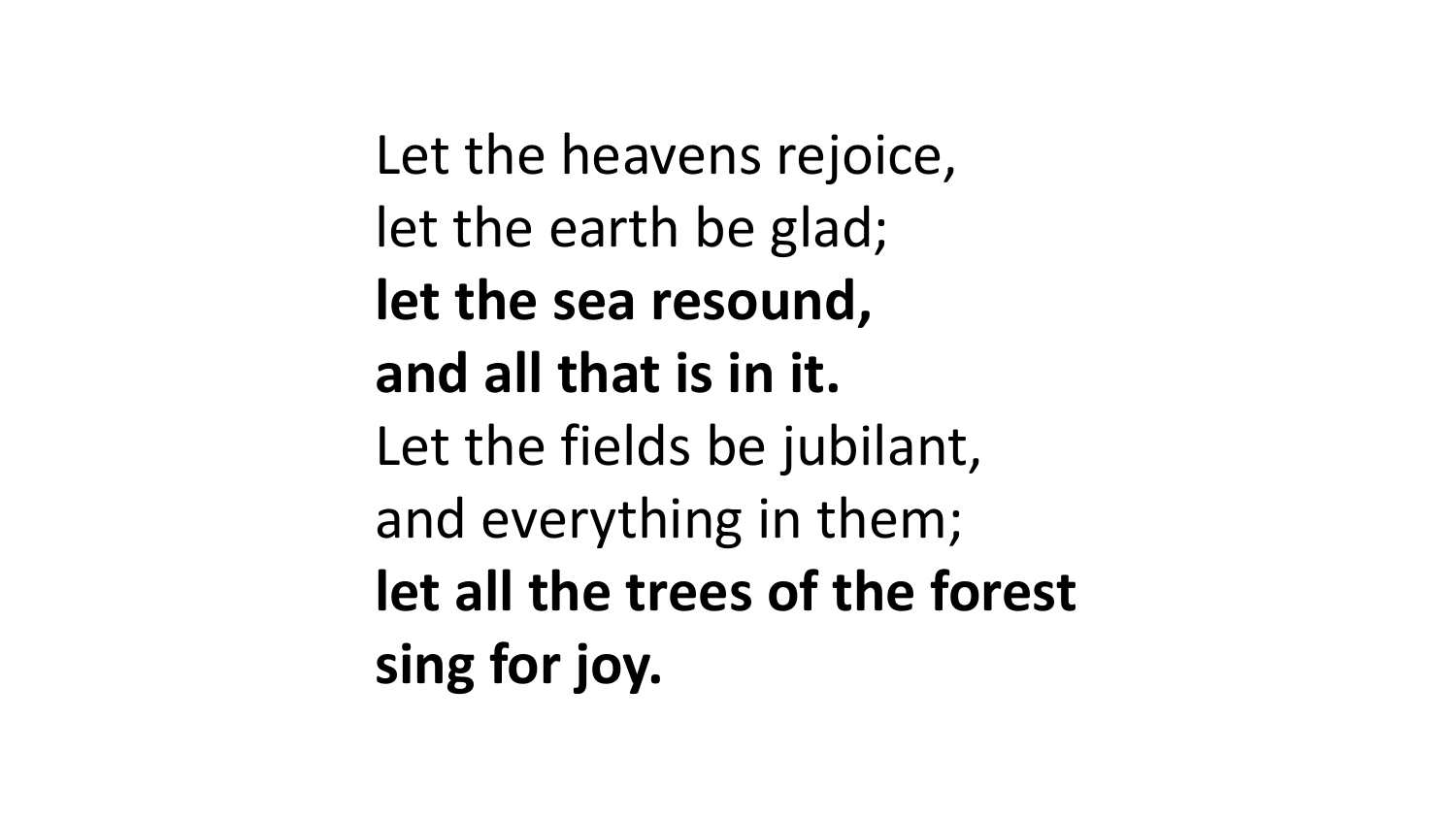In the name of the Father, and of the Son, and of the Holy Spirit. **Amen.**

The Lord be with you **and also with you.**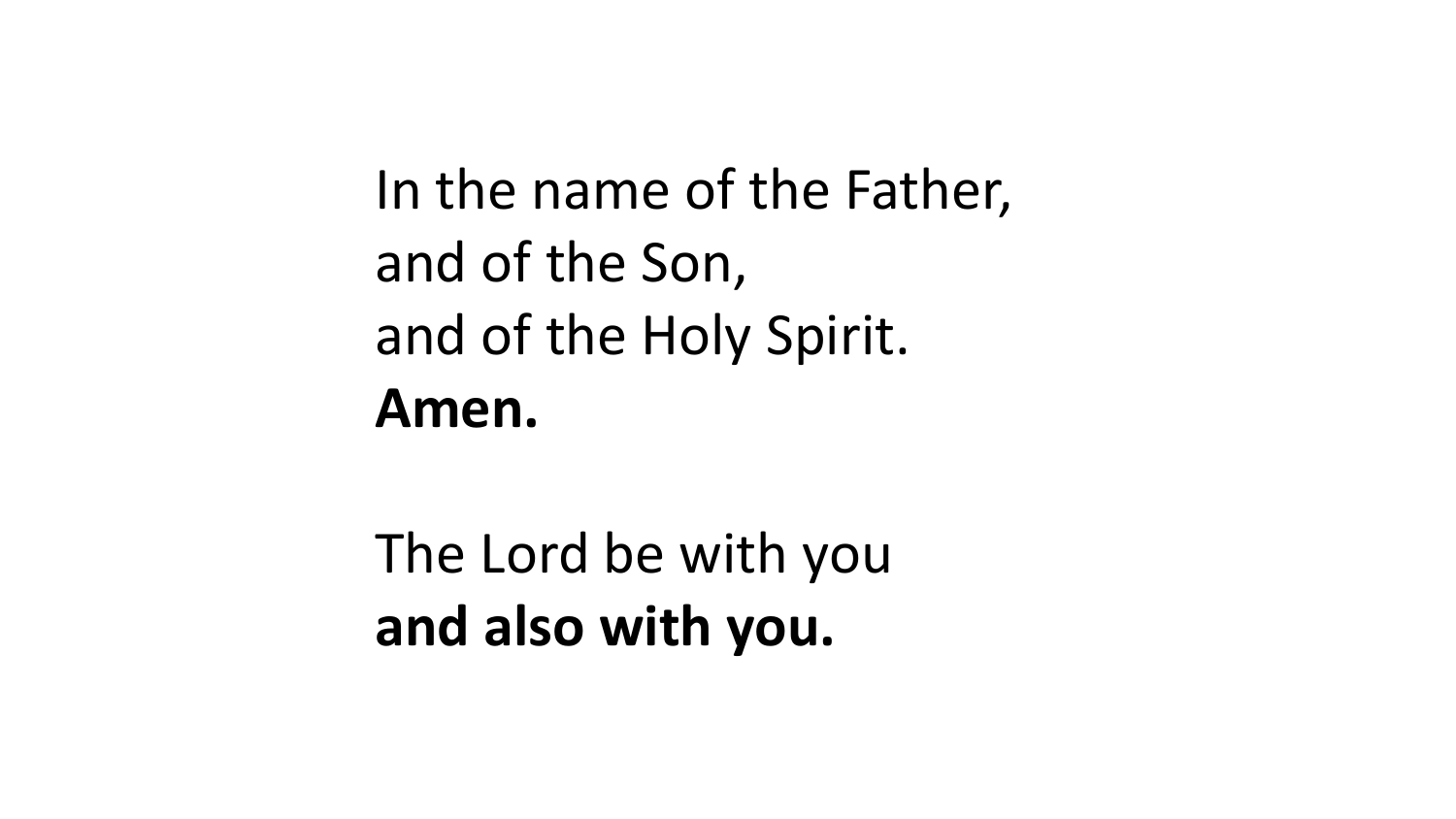### Voice 1

## Blessed are you, Lord God of all creation, how majestic is your name in all the earth;

#### Voice 2

you dry up the green tree and make the dry tree flourish; in your hand is the life of every living thing and the breath of every human being;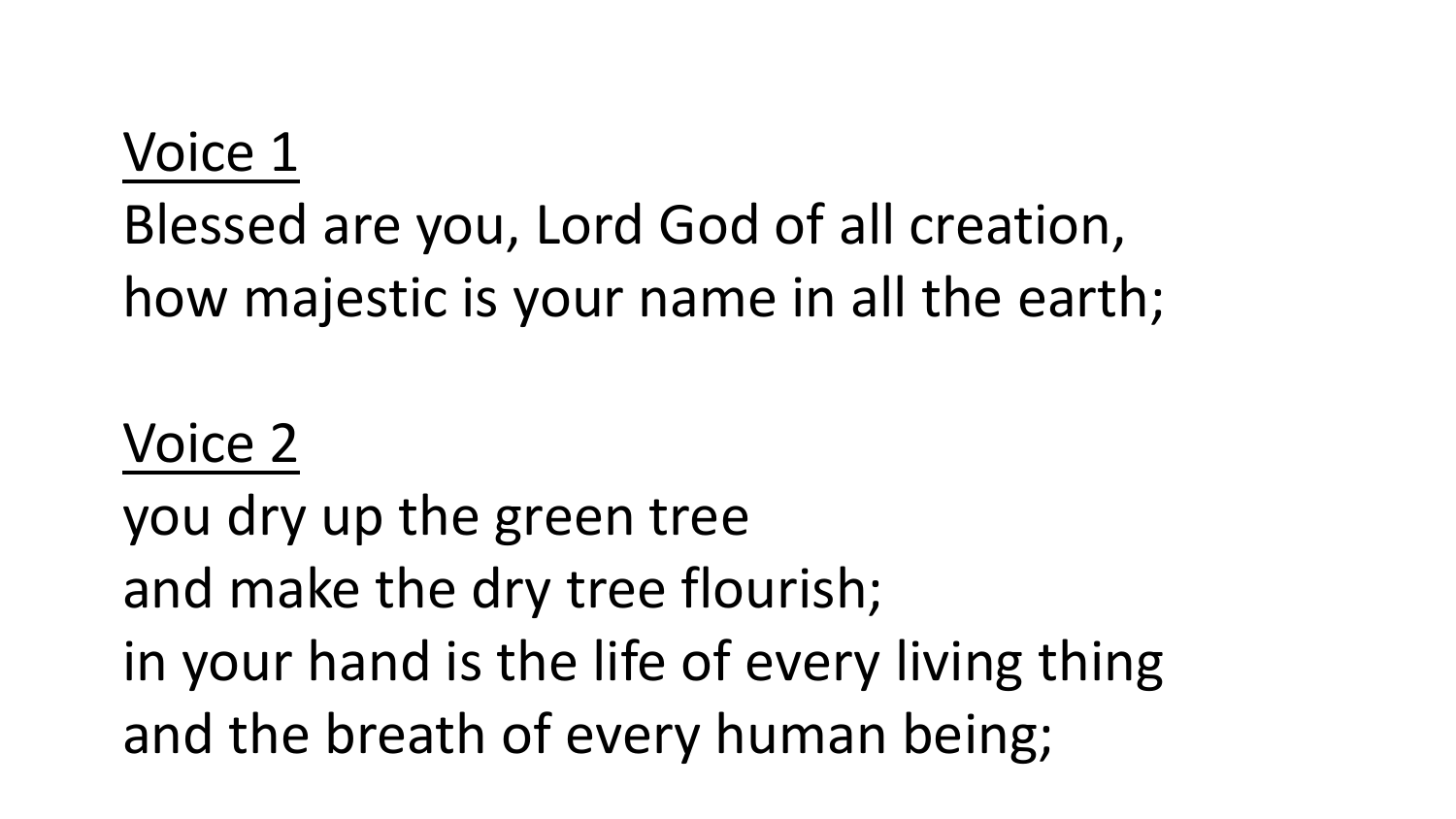#### Voice 1

As your Son made the multitude to sit down on the green grass and fed them with the bread of life, make us to lie down in green pastures and lead us beside still waters;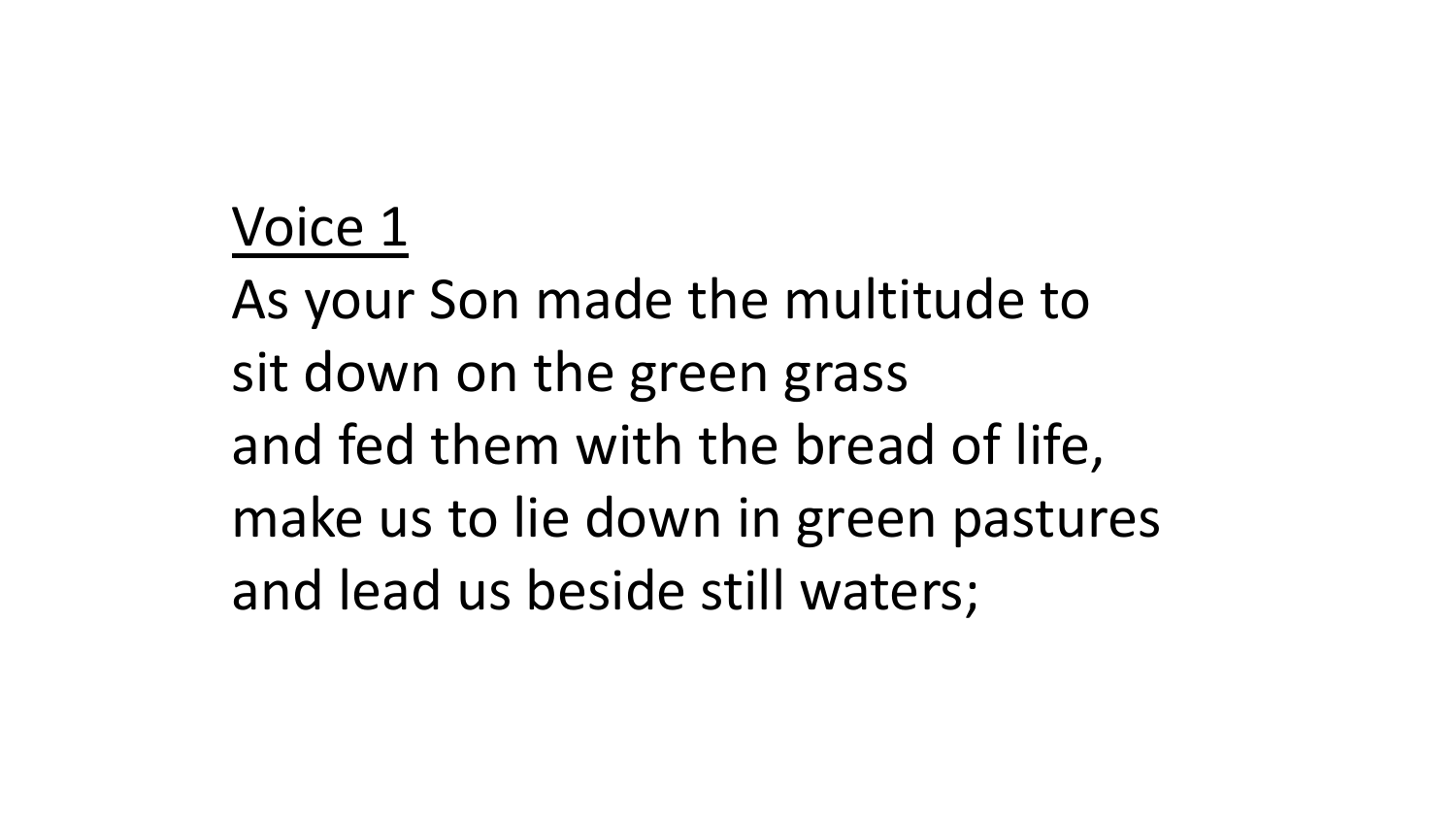## Voice 2 Like a tree planted by water, which does not fear the heat but whose leaves shall stay green, let us be refreshed and sustained in you.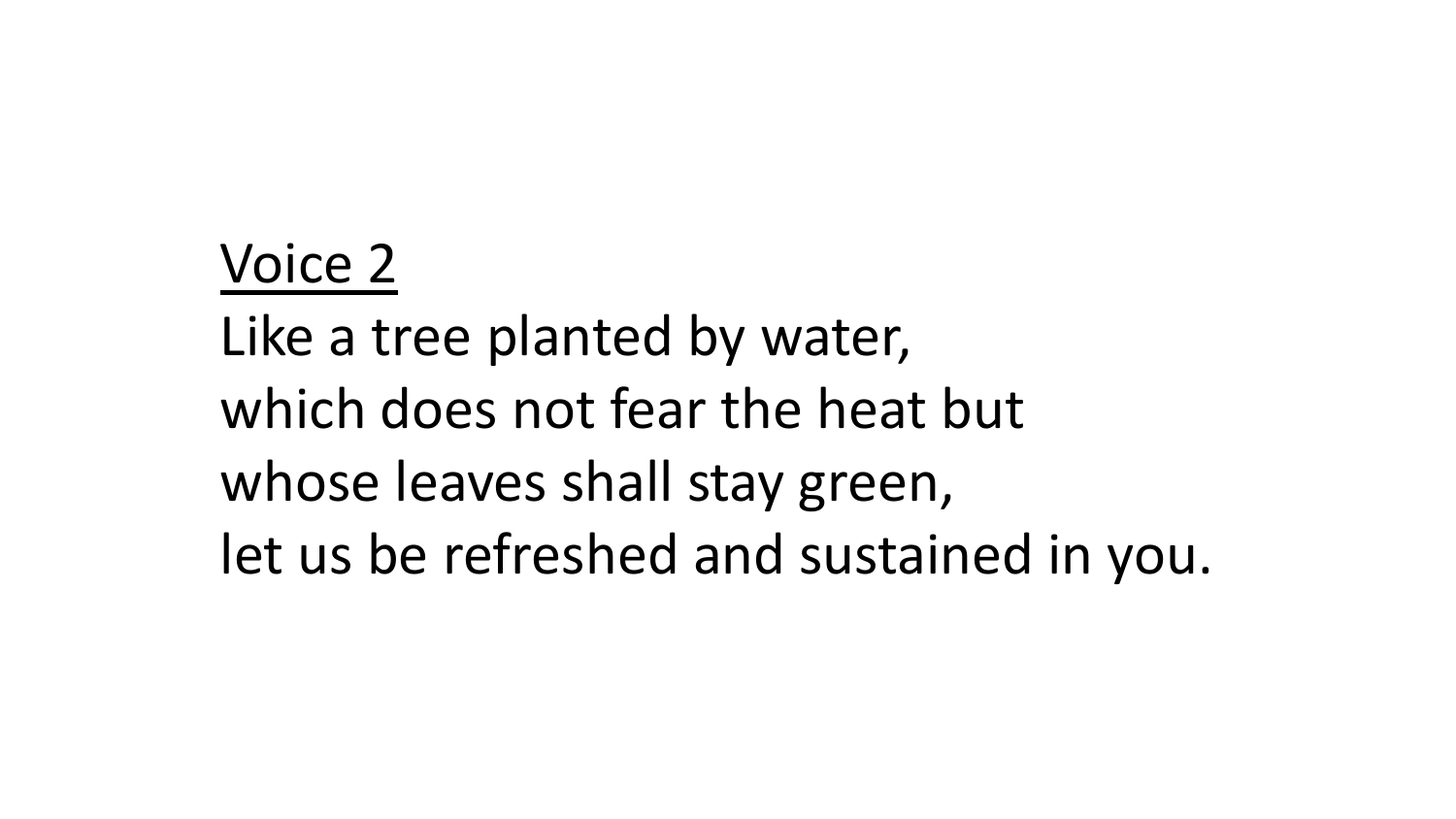#### Voice 1

Honour the everlasting covenant you have established with your creation, for you have seen that it is very good. Blessed be God, Father, Son and Holy Spirit.

#### All

#### **Blessed be God forever.**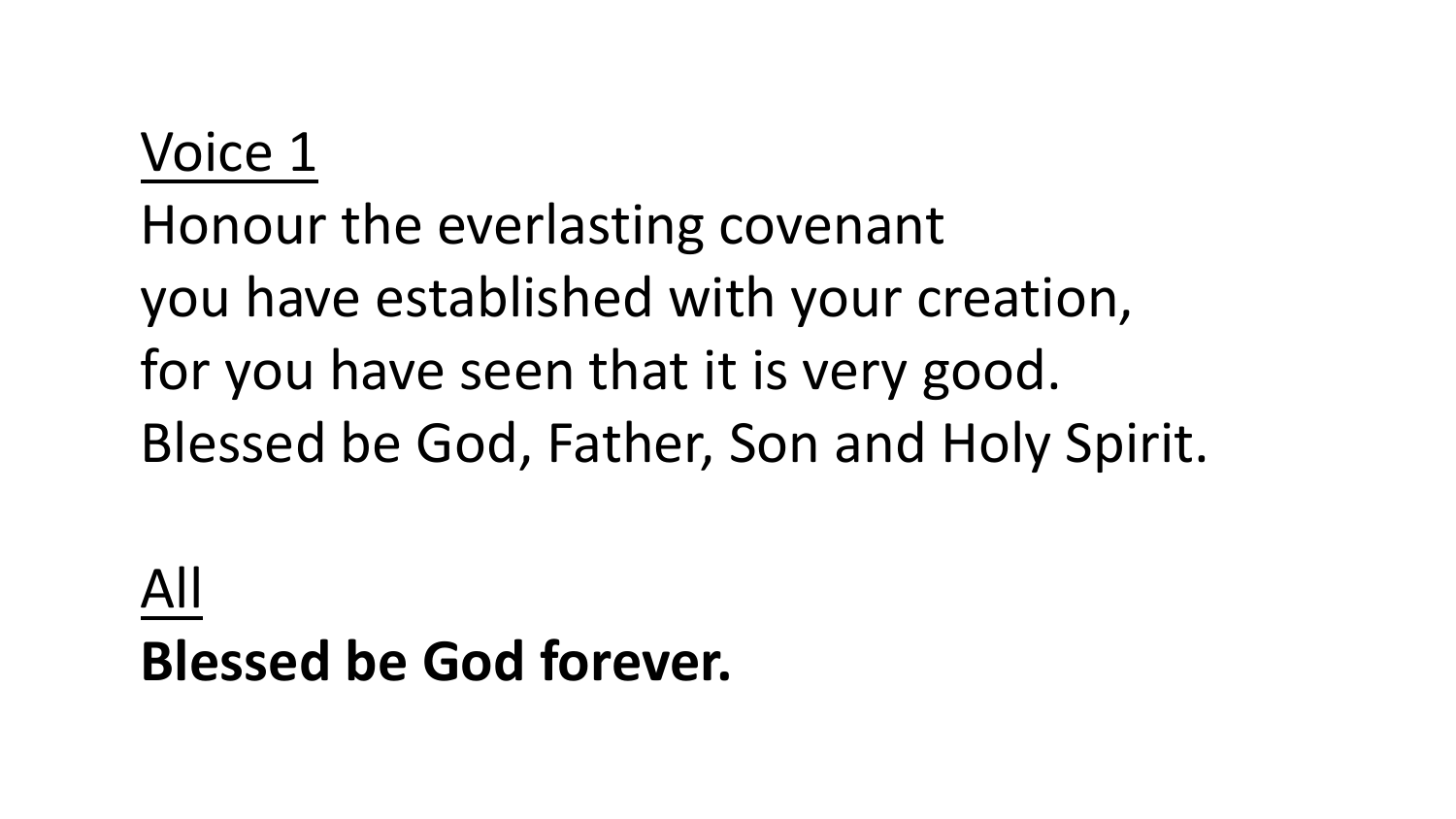#### **Prayers of Penitence**

Human sin disfigures the whole creation, which groans with eager longing for God's redemption. We confess our sin in penitence and faith.

We confess to you our lack of care for the world you have given us.

- Lord, have mercy.
- **Lord, have mercy.**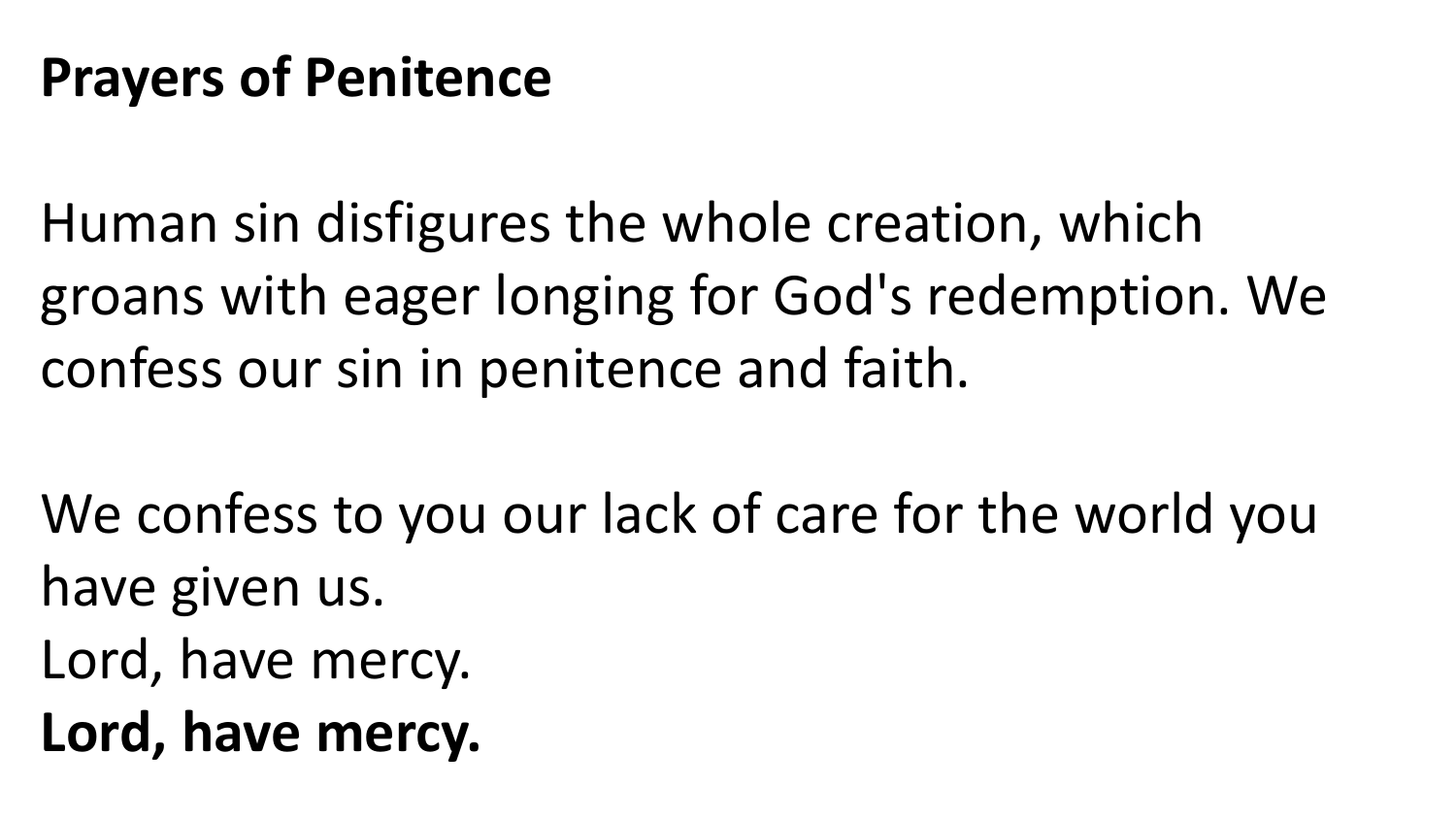We confess to you our selfishness in not sharing the earth's bounty fairly. Christ, have mercy. **Christ, have mercy.**

We confess to you our failure to protect resources for others. Lord, have mercy. **Lord, have mercy.**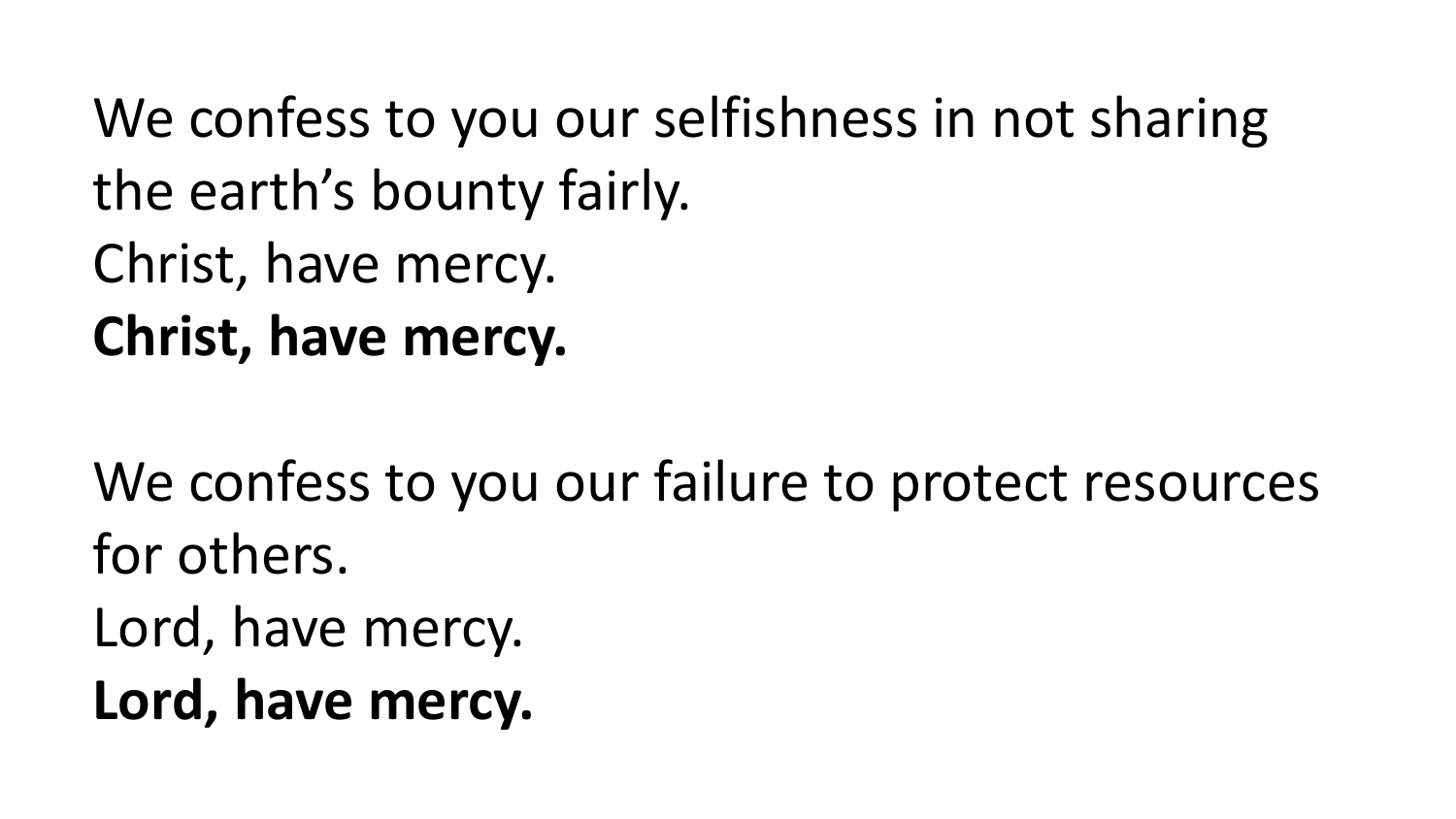May the Father of all mercies cleanse us from our sins, and restore us in his image to the praise and glory of his name, through Jesus Christ our Lord. **Amen.**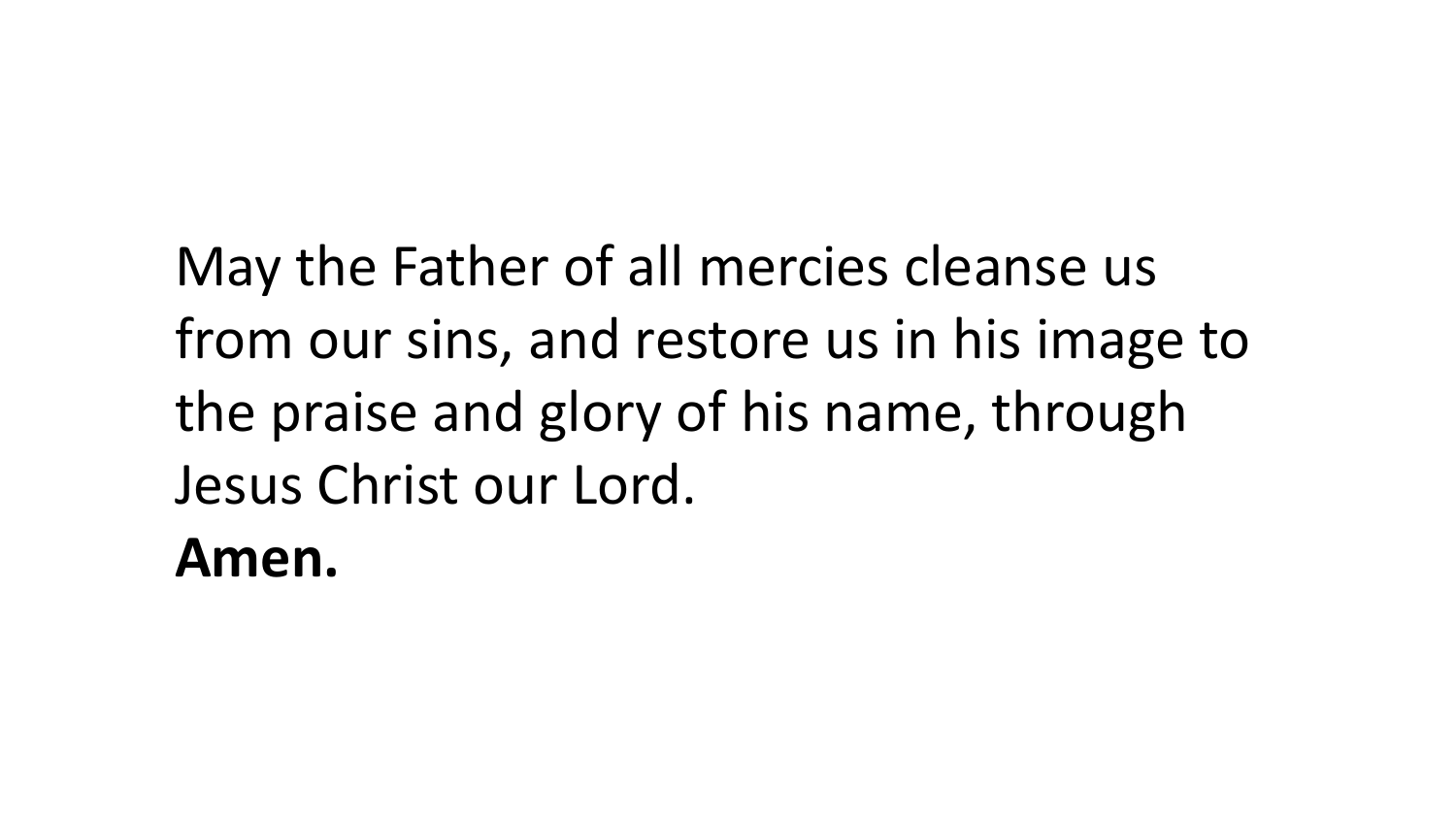#### **Preparation of the Table**

*The table is prepared and bread and wine are placed upon it* 

Blessed are you, Lord God of all creation: through your goodness we have this bread to set before you, which earth has given and human hands have made. It will become for us the bread of life. **Blessed be God for ever.**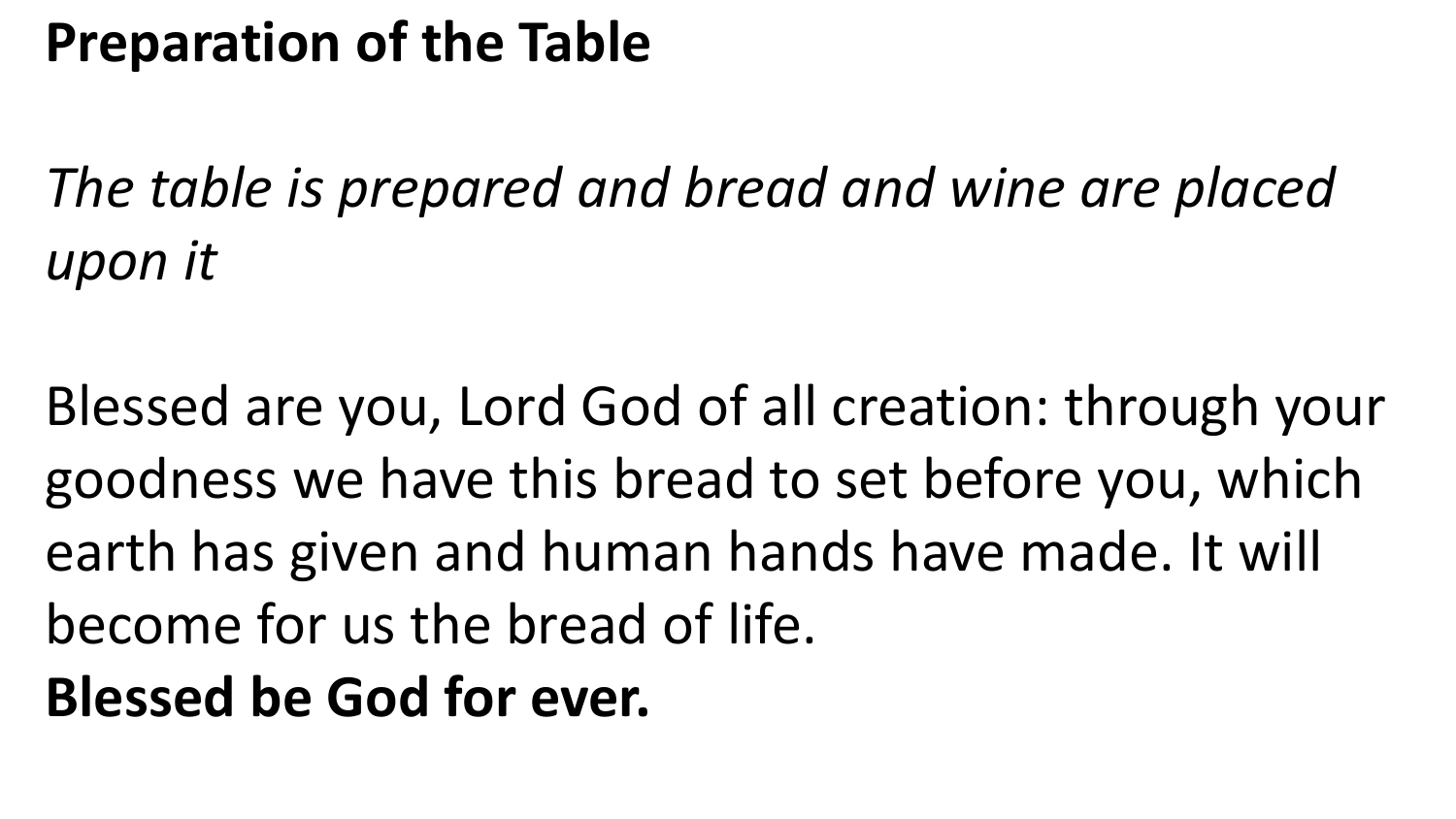#### **Preparation of the Table**

Blessed are you, Lord God of all creation: through your goodness we have this wine to set before you, fruit of the vine and work of human hands. It will become for us the cup of salvation. **Blessed be God for ever.**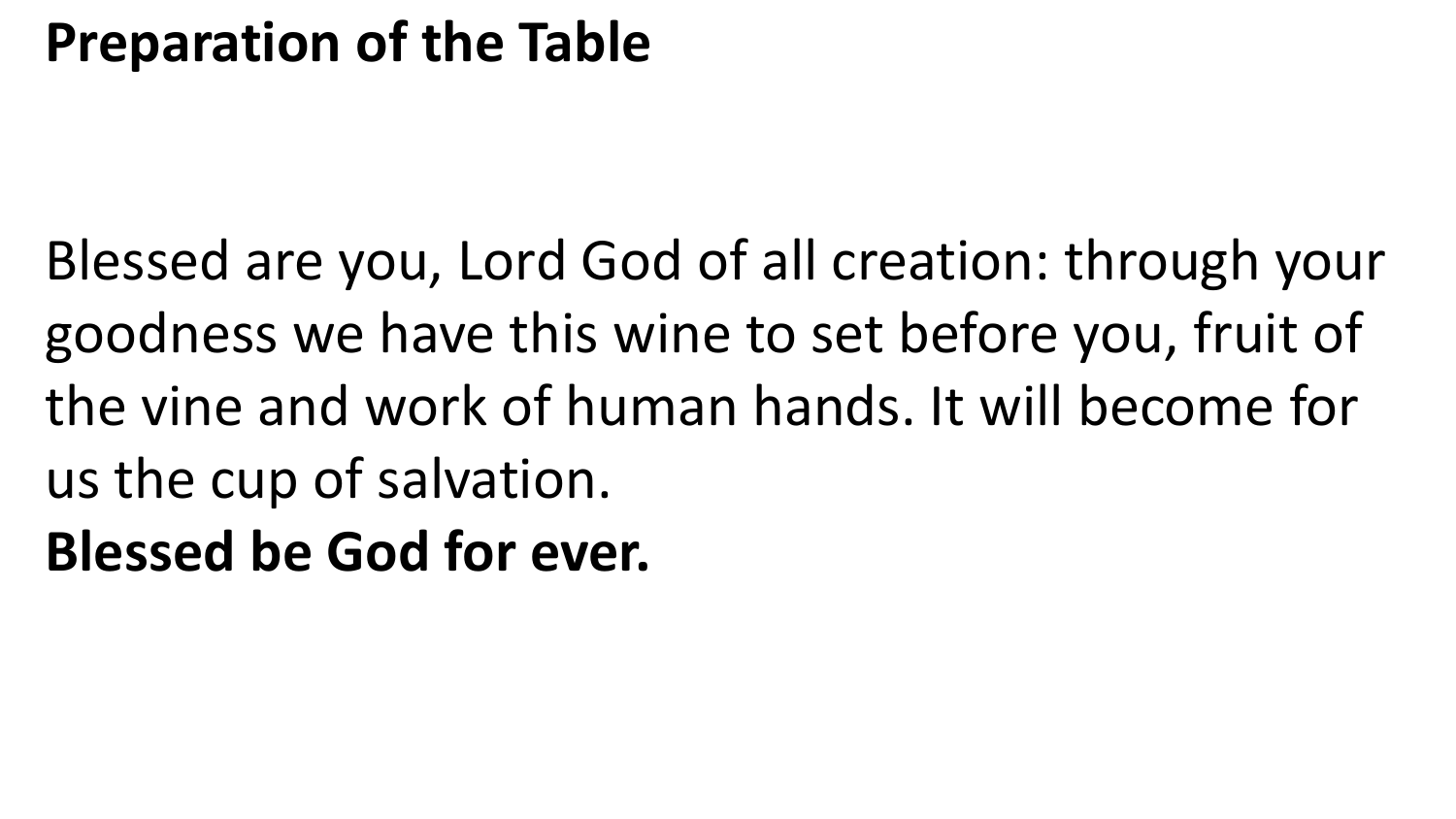The Lord be with you **and also with you.**

Lift up your hearts. **We lift them to the Lord.**

Let us give thanks to the Lord our God. **It is right to give thanks and praise.**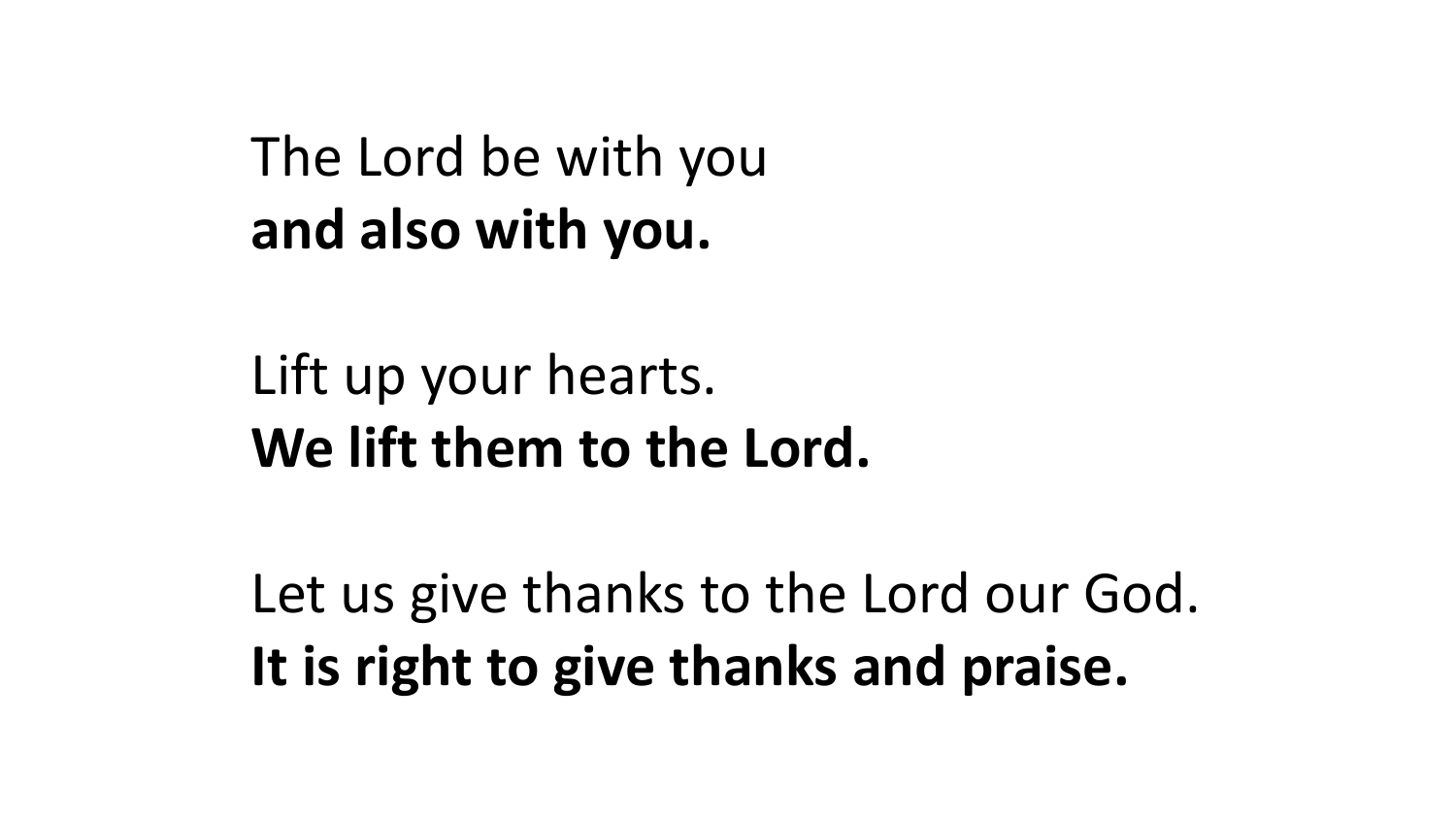Father, we give you thanks and praise for your Son, Jesus Christ our Lord. He is the image of the unseen God, the first-born of all creation. He created all things in heaven and on earth: everything visible and everything invisible: all things were created through him and for him.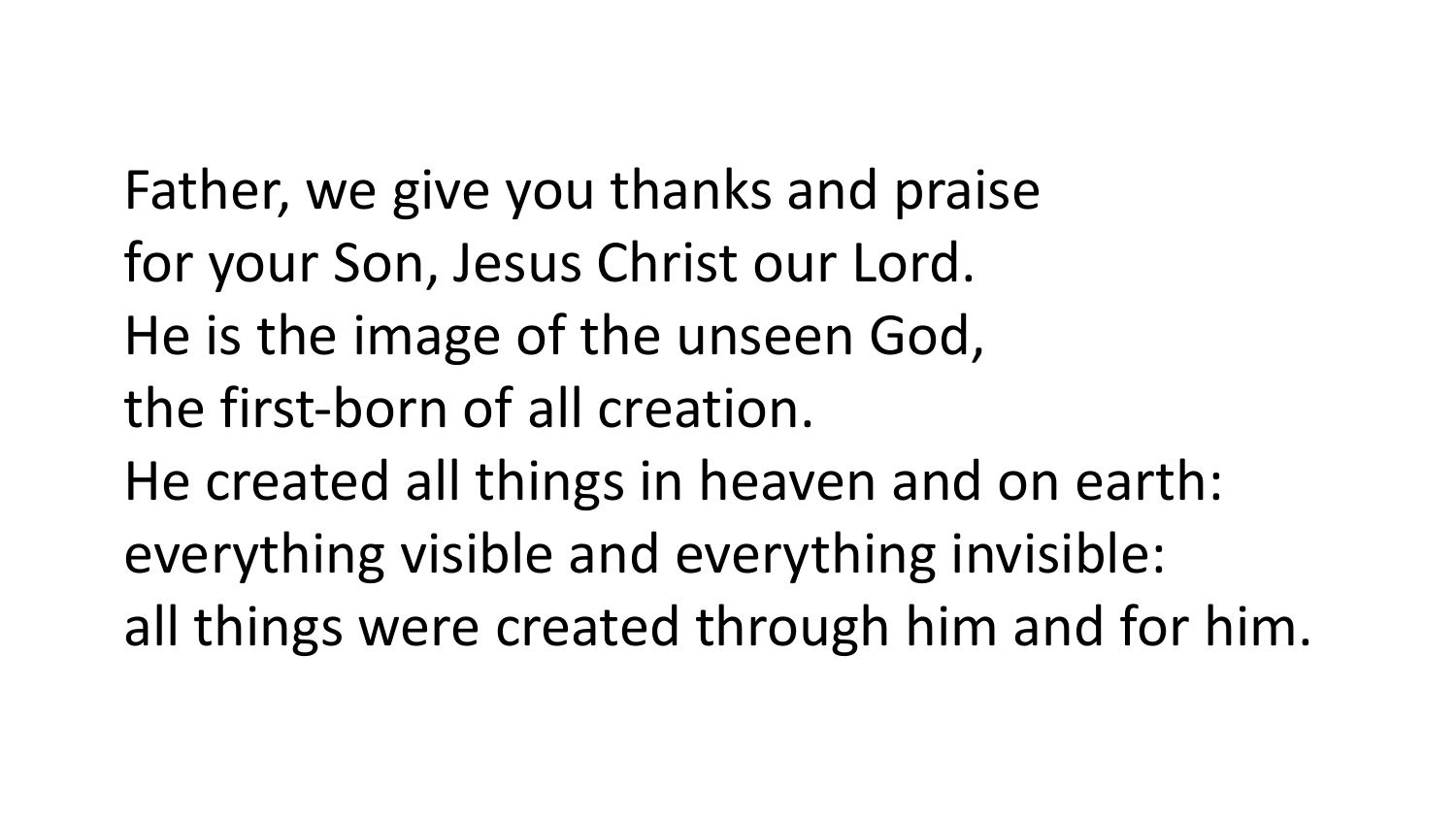## **He is the radiant light of your glory: he holds all creation together by his word of power.**

- He is first to be born from the dead.
- All perfection is found in him,
- and all things were reconciled through him and for him, everything in heaven and everything on earth, when he made peace by his death on the cross.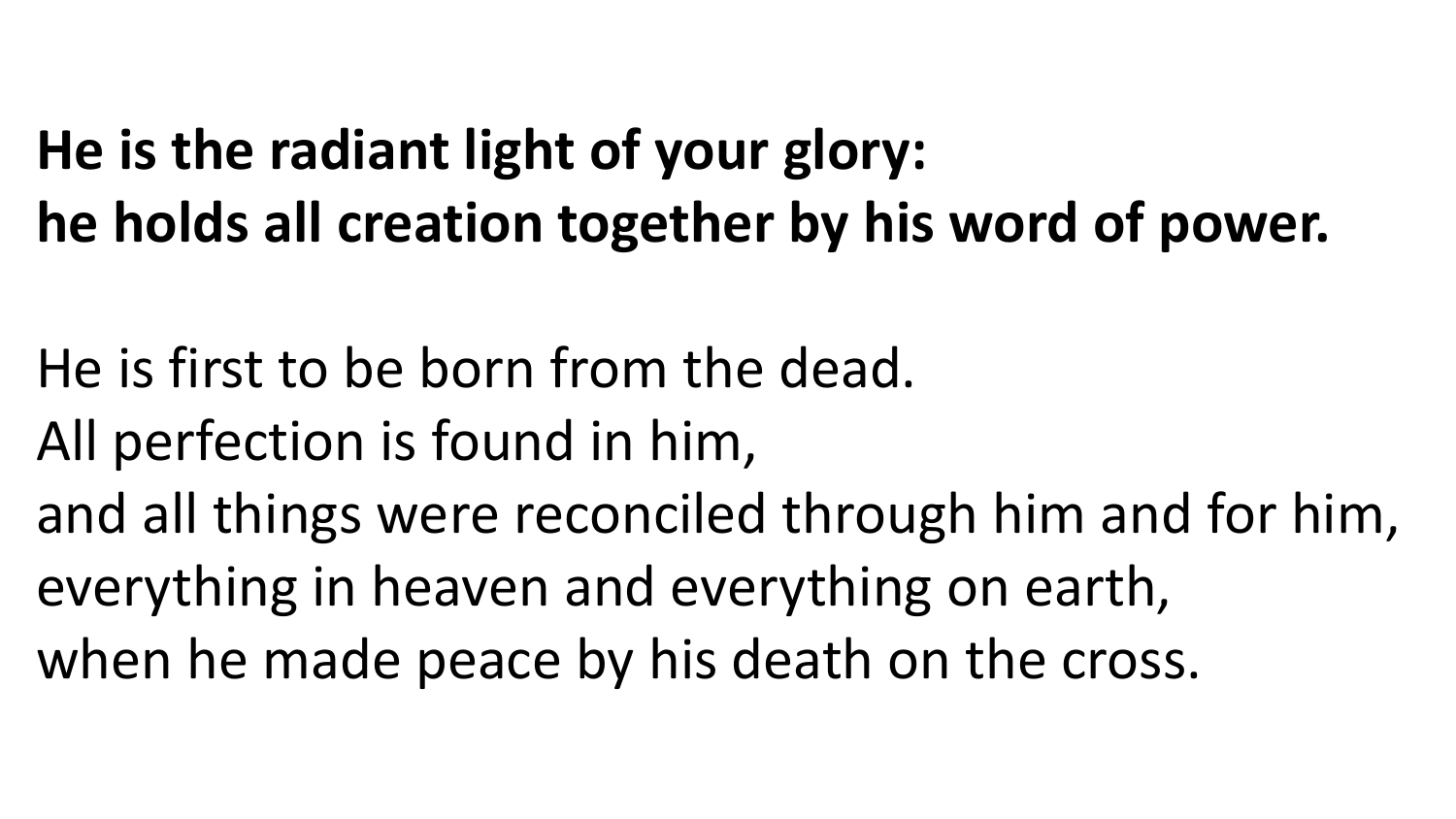The Church is his body,

- he is her head.
- He takes his place in heaven
- at your right hand,

where we worship you with all of your creation, *saying*: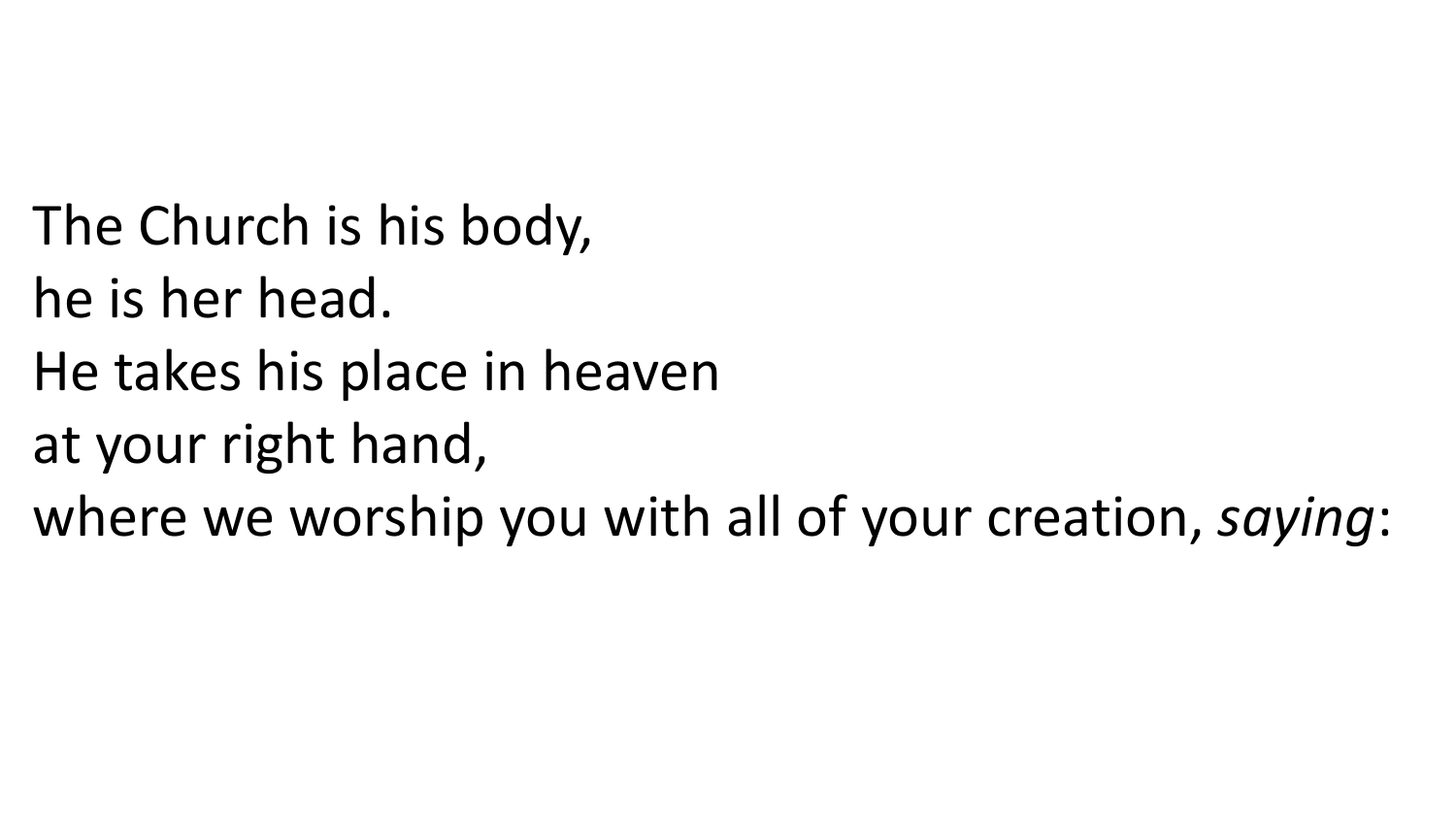**Holy, holy, holy Lord, God of power and might, heaven and earth are full of your glory. Hosanna in the highest. Blessed is he who comes in the name of the Lord. Hosanna in the highest.**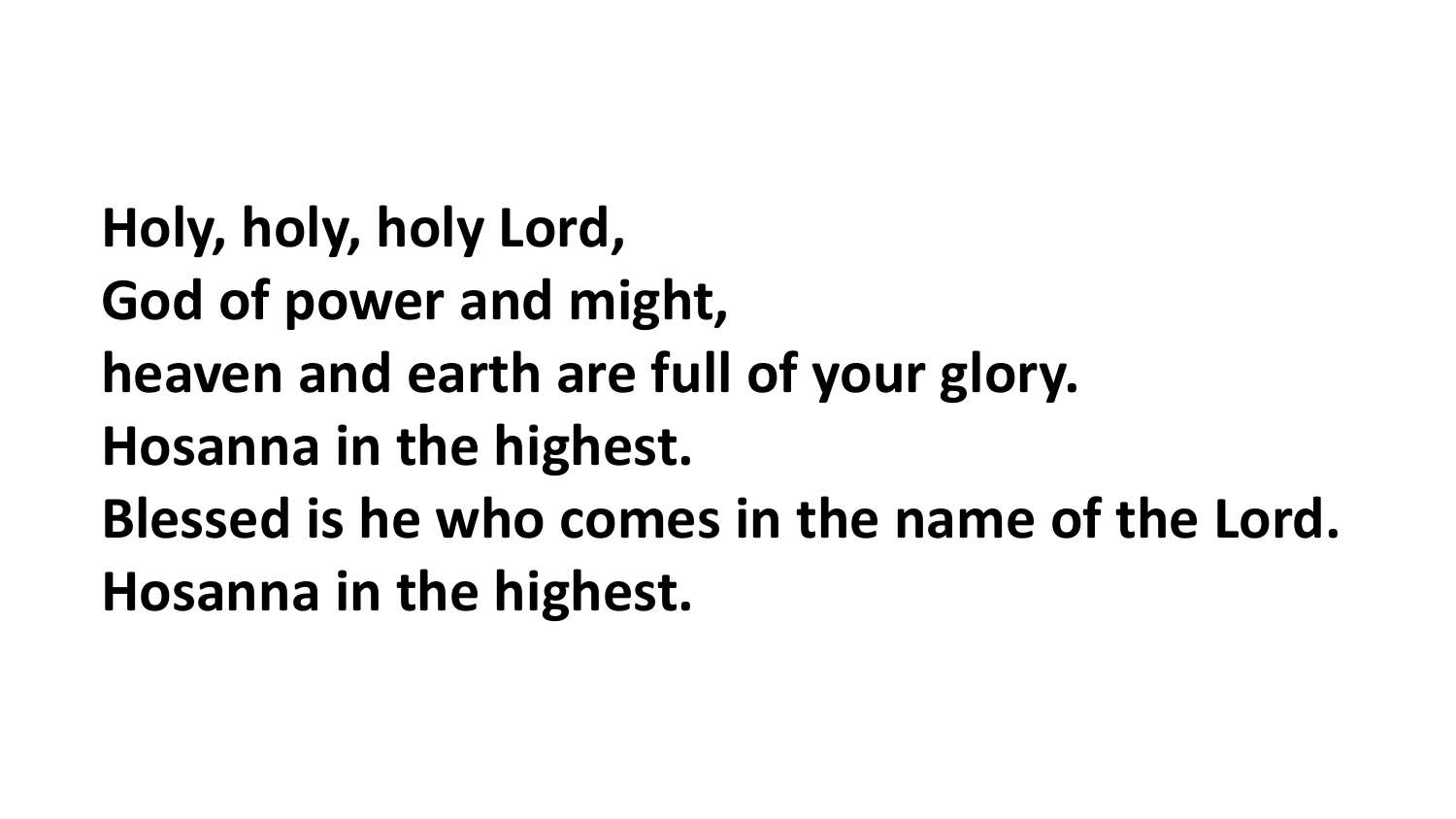We praise and bless you, loving Father, through Jesus Christ, our Lord; and as we obey his command, send your Holy Spirit, that broken bread and wine outpoured may be for us the body and blood of your dear Son.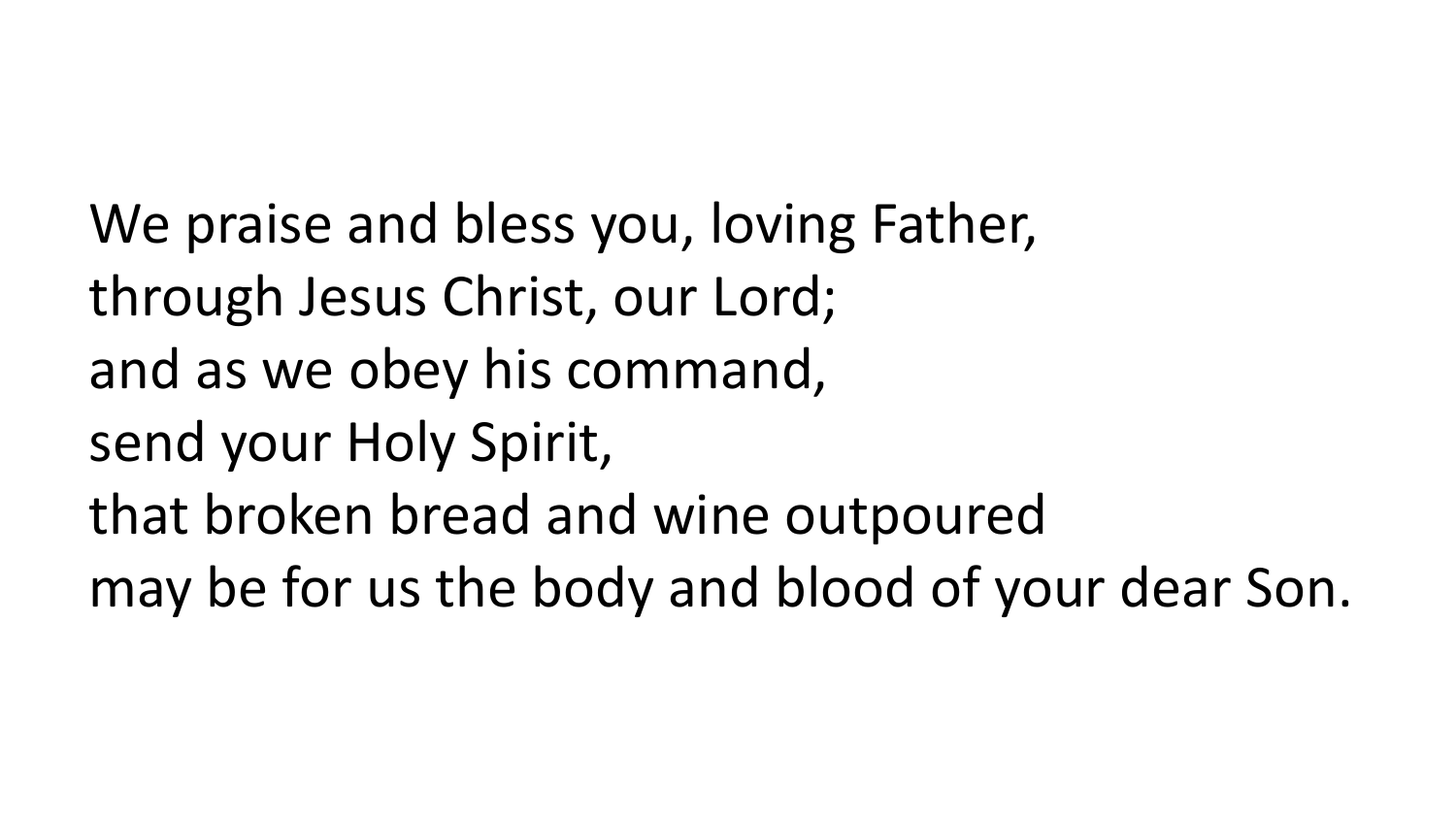On the night before he died he had supper with his friends

- and, taking bread, he praised you.
- He broke the bread, gave it to them and said:
- Take, eat; this is my body which is given for you; do this in remembrance of me.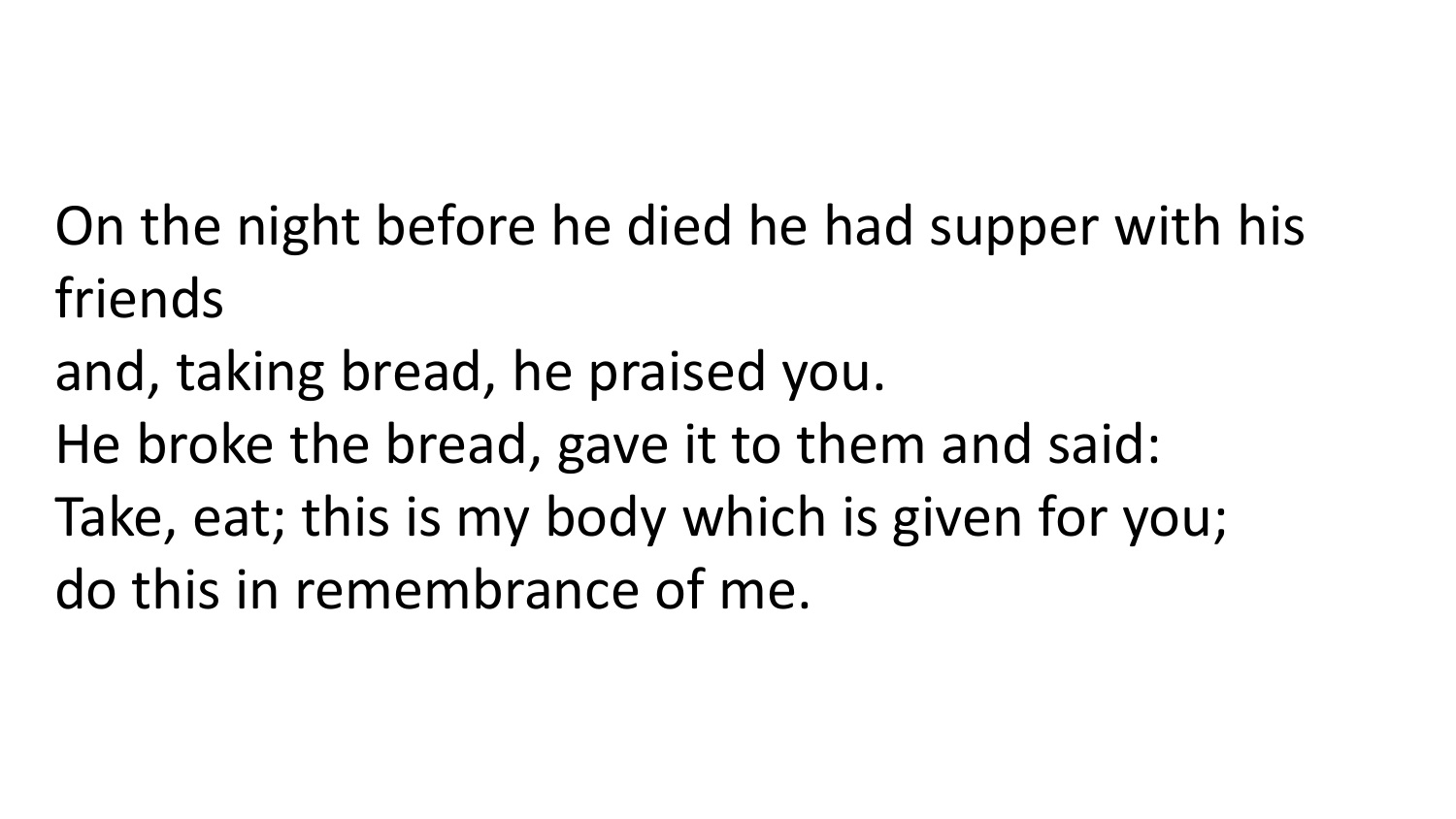- When supper was ended he took the cup of wine.
- Again he praised you, gave it to them and said:
- Drink this, all of you;
- this is my blood of the new covenant,
- which is shed for you and for many for the forgiveness of sins.
- Do this, as often as you drink it, in remembrance of me.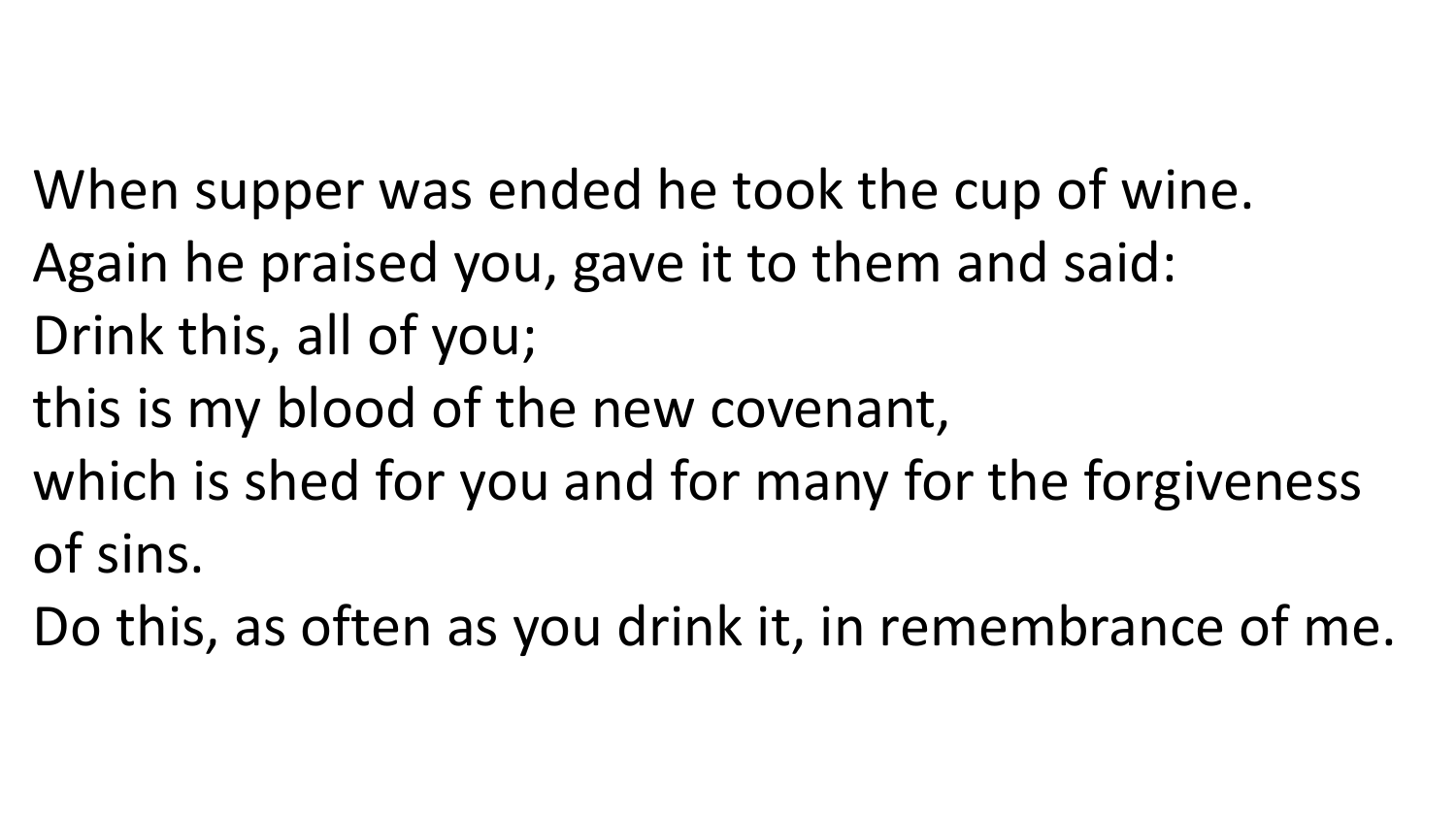So, Father, we remember all that Jesus did, in him we plead with confidence his sacrifice made once for all upon the cross.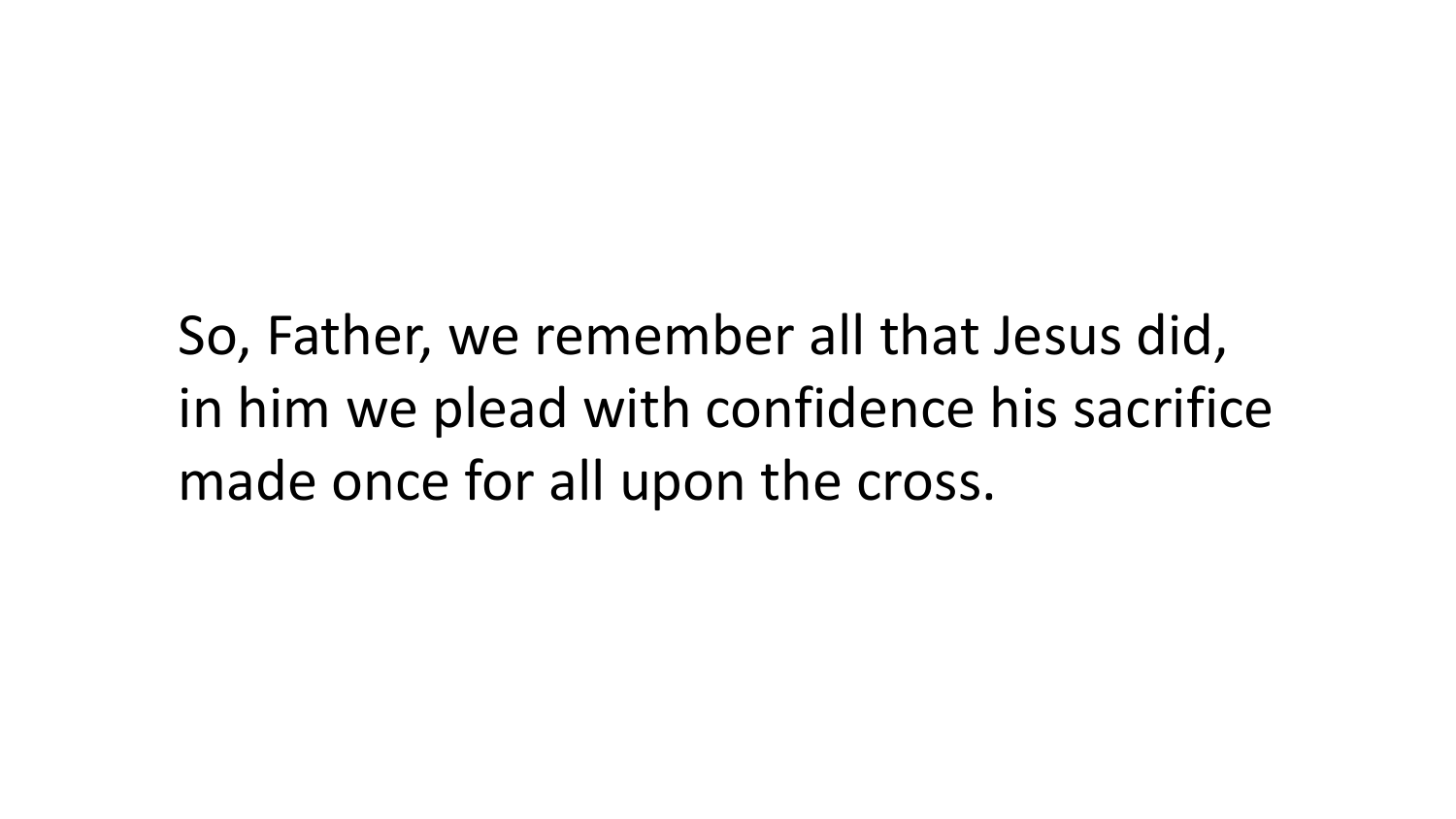Bringing before you the bread of life and cup of salvation,

we proclaim his death and resurrection until he comes in glory.

Great is the mystery of faith: **Christ has died: Christ is risen: Christ will come again.**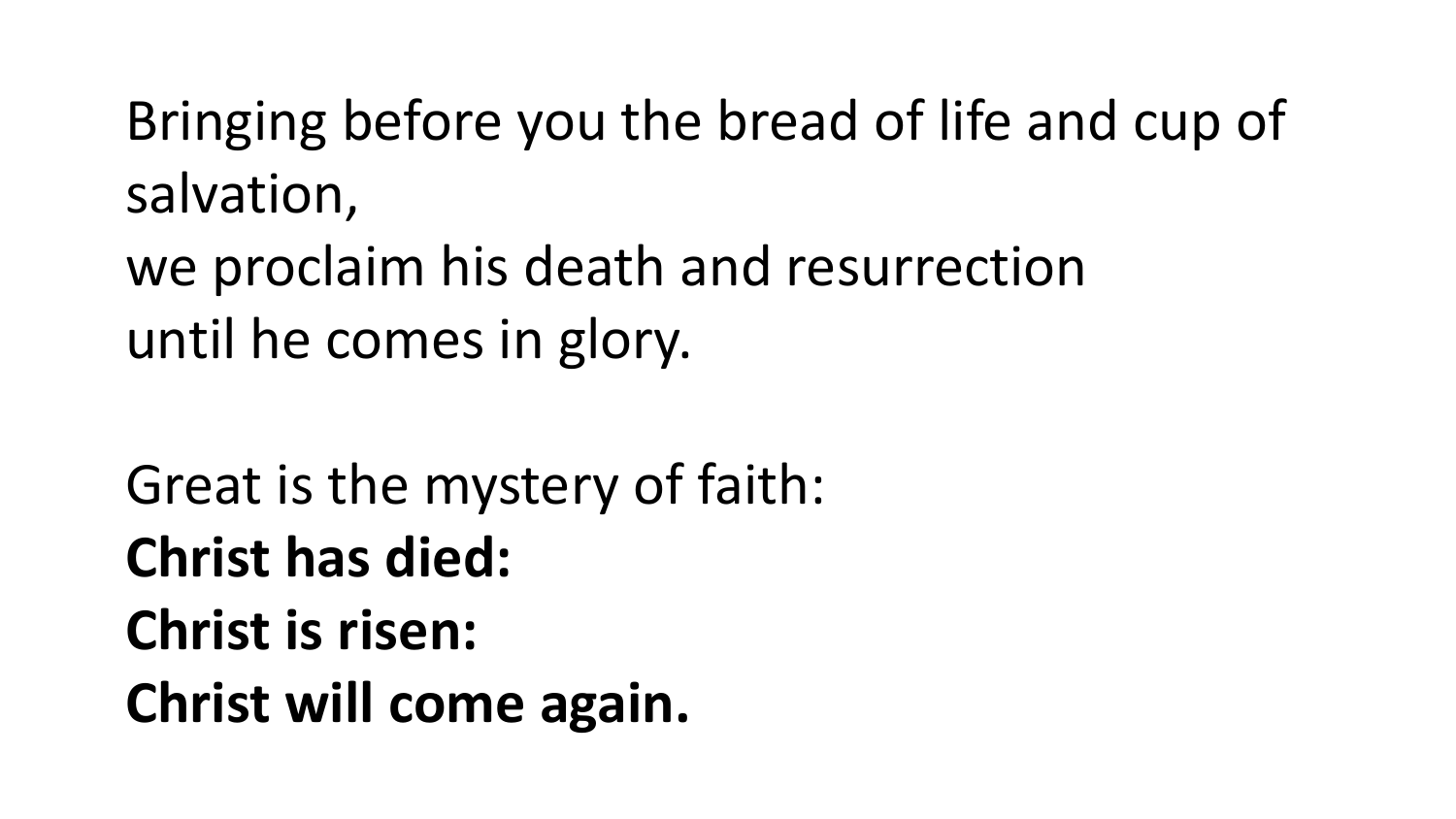Look with favour on your people, gather us in your loving arms and bring us with all the saints to feast at your table in heaven.

Through Christ, and with Christ, and in Christ, in the unity of the Holy Spirit, all honour and glory are yours, O loving Father, for ever and ever.

#### **Amen.**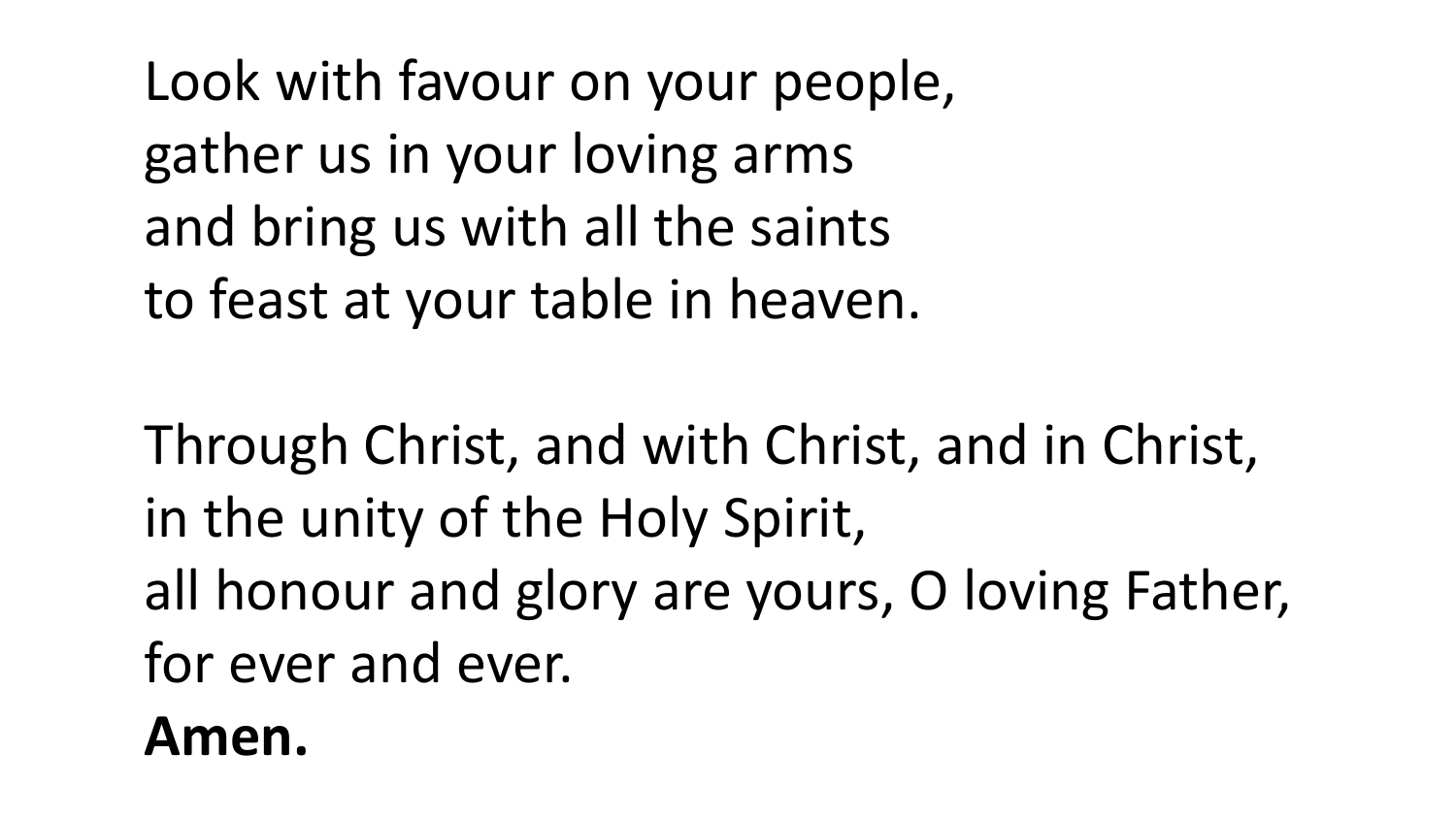Filled with awe at the wonders and works of God, as our Saviour taught us, so we pray **Our Father in heaven, hallowed be your name, your kingdom come, your will be done, on earth as in heaven. Give us today our daily bread.**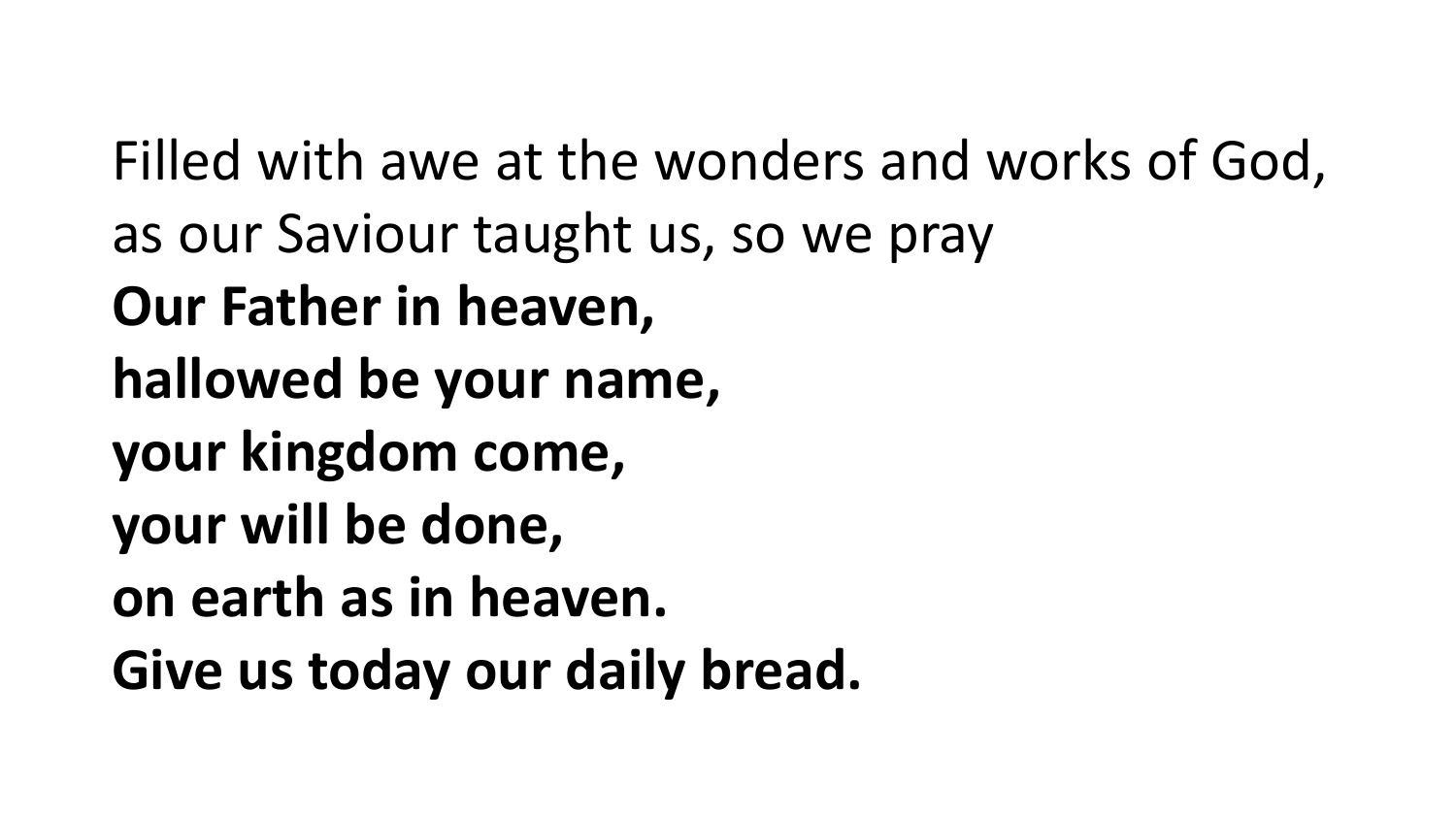**Forgive us our sins as we forgive those who sin against us. Lead us not into temptation but deliver us from evil. For the kingdom, the power, and the glory are yours now and for ever. Amen.**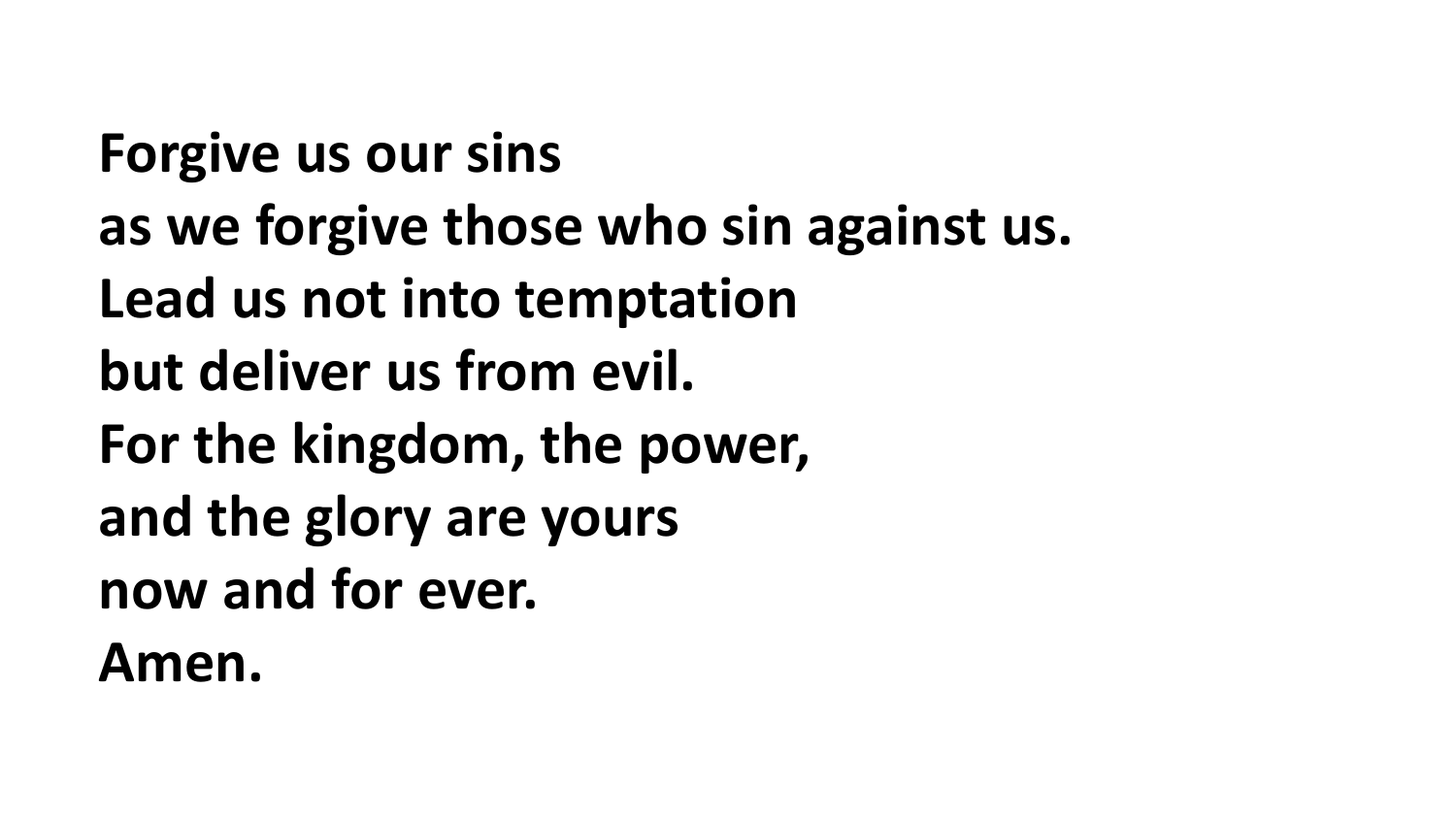*Bread is broken*

We break this bread to share in the body of Christ. **Though we are many, we are one body, because we all share in one bread.**

*Bread and wine are served*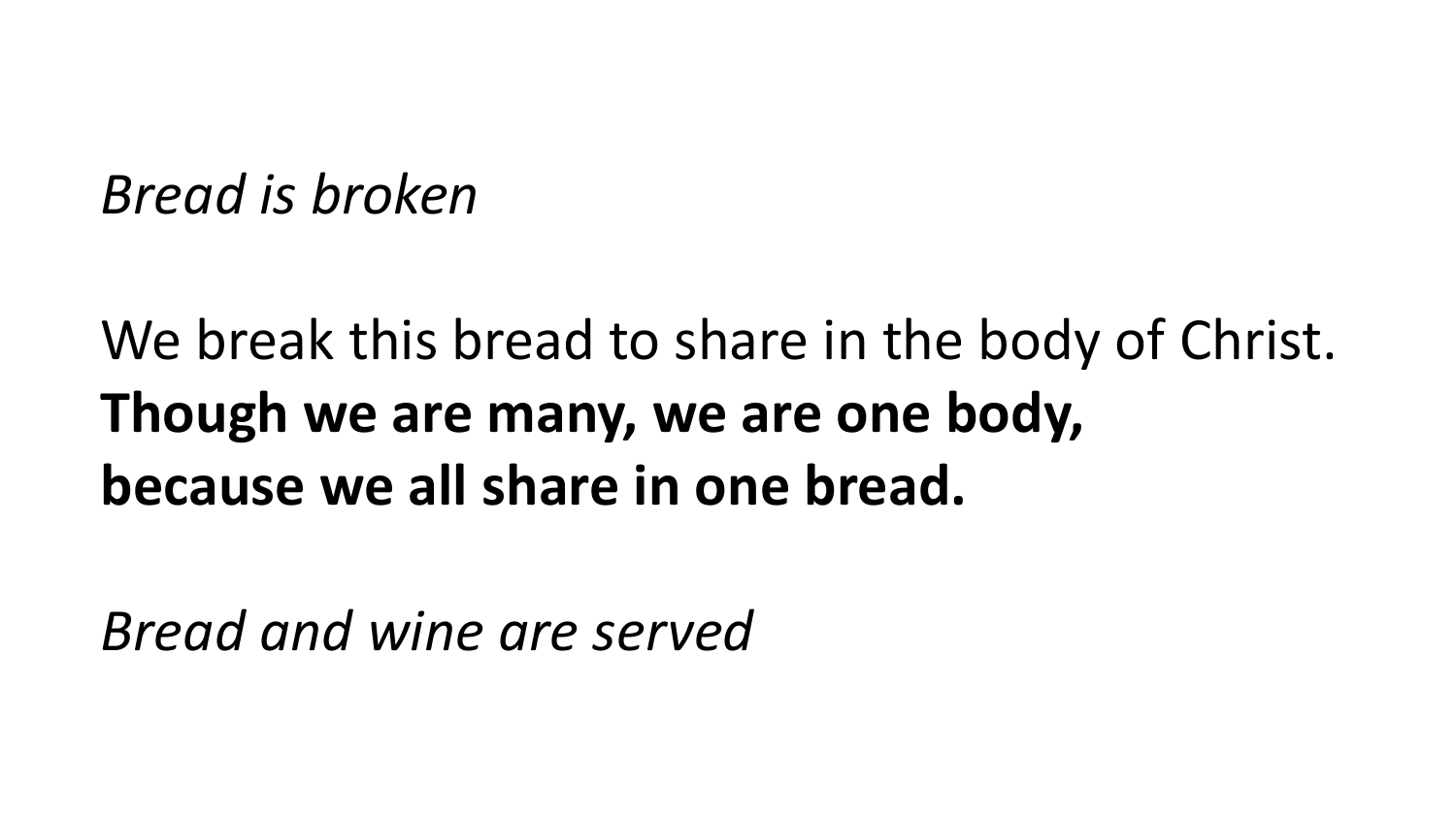May God the Father of our Lord Jesus Christ, who is the source of all goodness and growth, pour his blessing upon all things created, and upon you his children,

- that you may use his gifts to his glory and the welfare of all peoples;
- and the blessing of God almighty,
- the Father, the Son, and the Holy Spirit,
- be among you and remain with you always.

#### **Amen.**